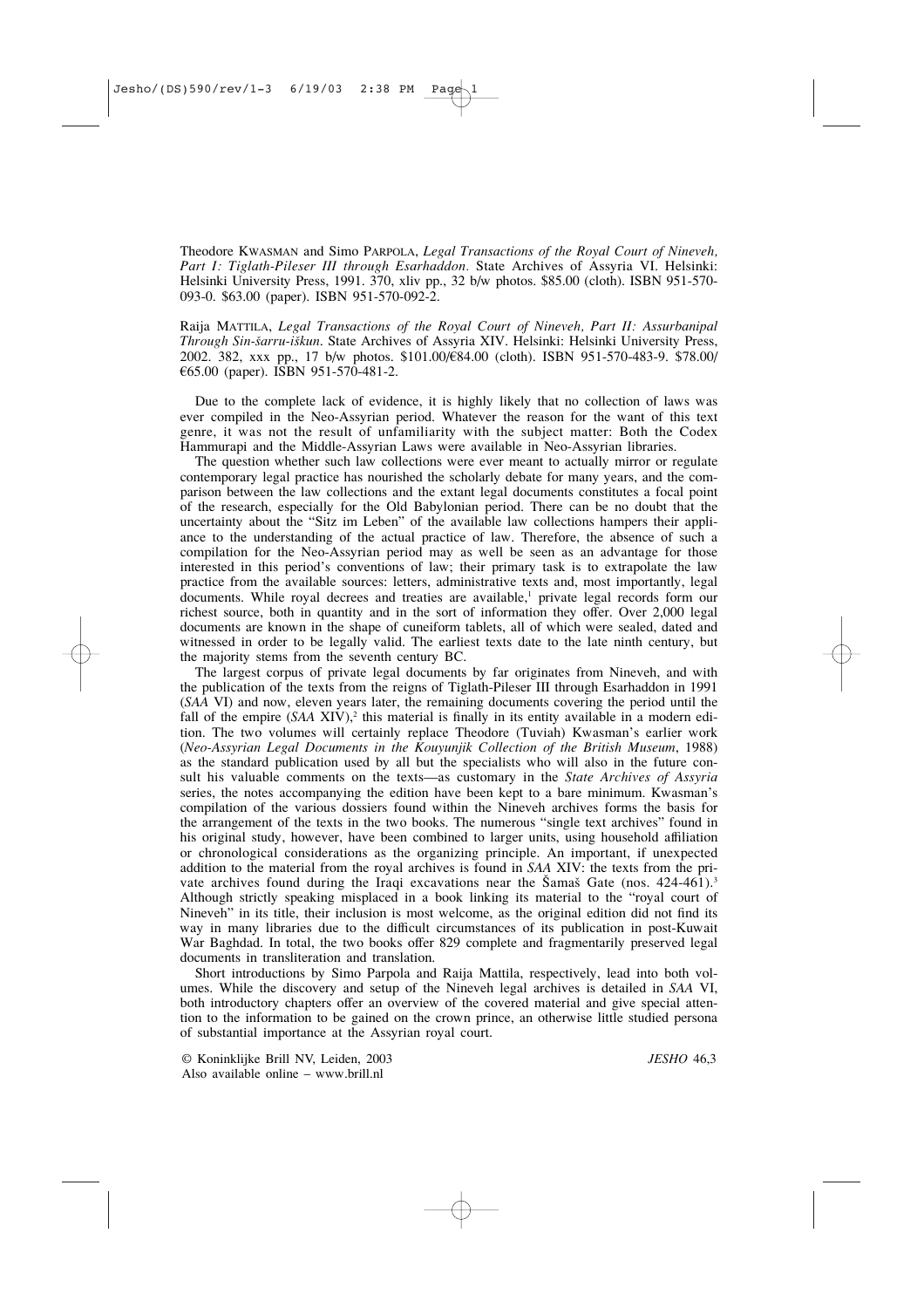## 2 REVIEWS

Differently from other text publications, the *State Archives of Assyria* series is lavishly illustrated, frequently using otherwise unavailable picture material. For the earlier book, the illustrations were supplied by Julian Reade who primarily chose details from the reliefs decorating the royal palaces and other monumental stone sculpture to accompany the text editions while using aerial photographs of the mound of Kouyunjik and depictions of weights in the shape of lions and ducks and the famous ingot from Zincirli in the introduction. *SAA* XIV is the first volume in the series to be illustrated by Dominique Collon who concentrated on the most important group of artifacts in respect to legal documents: seals. She selected a series of wonderful photographs showing either details of seal impressions or sealed tablets and bullae.

Another distinctive feature of the series is that all volumes are provided with computergenerated complete indices. It is these indices that make the volumes truly indispensable working tools for anyone dealing with the Neo-Assyrian period. All Assyrian words and personal, geographical and divine names are collected in a glossary and a proper name index, providing the exact spelling in which they appear in the original texts. Moreover, a subject index based on the translations is a useful key to the contents of each publication. Especially in the case of the two volumes on private legal documents these indices are of great importance, as the wealth of data contained in these texts has hardly ever found their way into the dictionaries of Akkadian and the historical synopses covering the Assyrian empire.

All volumes in the *State Archives of Assyria* series are based on the monumental *Corpus of Neo-Assyrian Texts*, the creation of Simo Parpola who realized this electronic database over the past twenty years with the aid of many collaborators. But also beyond the usage of the database, the two books under review can best be described as the result of a group effort (see the prefaces in *SAA* VI, pp. ix-x and *SAA* XIV, pp. ix-x). The first volume was co-edited by Theodore (Tuviah) Kwasman and Simo Parpola and based on their previous individual research on the subject matter. The editorship of the second volume is credited to Raija Mattila who, however, stresses the importance of the groundwork laid by Kwasman and Parpola; crucial is especially the reference to Parpola's computer program used for the translation,4 a procedure well suitable for texts of a highly stereotypical nature: Neo-Assyrian legal documents can certainly be described as such, especially as their majority is phrased according to one of two basic formularies which had developed out of the Middle Assyrian and Middle Babylonian conventions and reached their standard form, both in phrasing and physical appearance, in the 8th century—the conveyance type and the contract type (debt note, obligation).

That these basic formularies were used not only by the scribes in central Assyria, but in all parts of the geographically vast empire is one of the most intriguing aspects of this text group. The conveyance type documents all possible kinds of transfers of ownership of real estate and persons such as sales or exchanges, land leases, adoptions, marriages, dedications to temples or divisions of inheritance. The contract type records any kind of obligation between two parties, e.g. loans of money, grain or animals and debts of all kind as well as delivery and working contracts. The historian of law can only marvel at the way how the essence of a wide range of possible legal transactions was successfully conveyed while restricting the phrasing of the documents to these pre-formulated clauses; for the interpretation of the tensely worded texts, the scribes' ingenuity in this matter often hinders the understanding of the events recorded, especially when the context of the transaction is lacking. Only a comparatively small number of texts falls into a third group of texts which is much less regulated in phrasing and appearance: receipts, various mutual agreements and texts recording court proceedings may be drawn up according to *ad hoc* necessities.

The legal implications of the documents presented in the two volumes are consciously not discussed. For these, the reader is referred to J. N. Postgate's *Fifty Neo-Assyrian Legal Documents*, 1976, and my own *Neuassyrische Privatrechtsurkunden als Quelle für Mensch und Umwelt.* State Archives of Assyria Studies 6, 1997 (see *SAA* VI, p. xv and *SAA* XIV, p. xxvi n. 1).